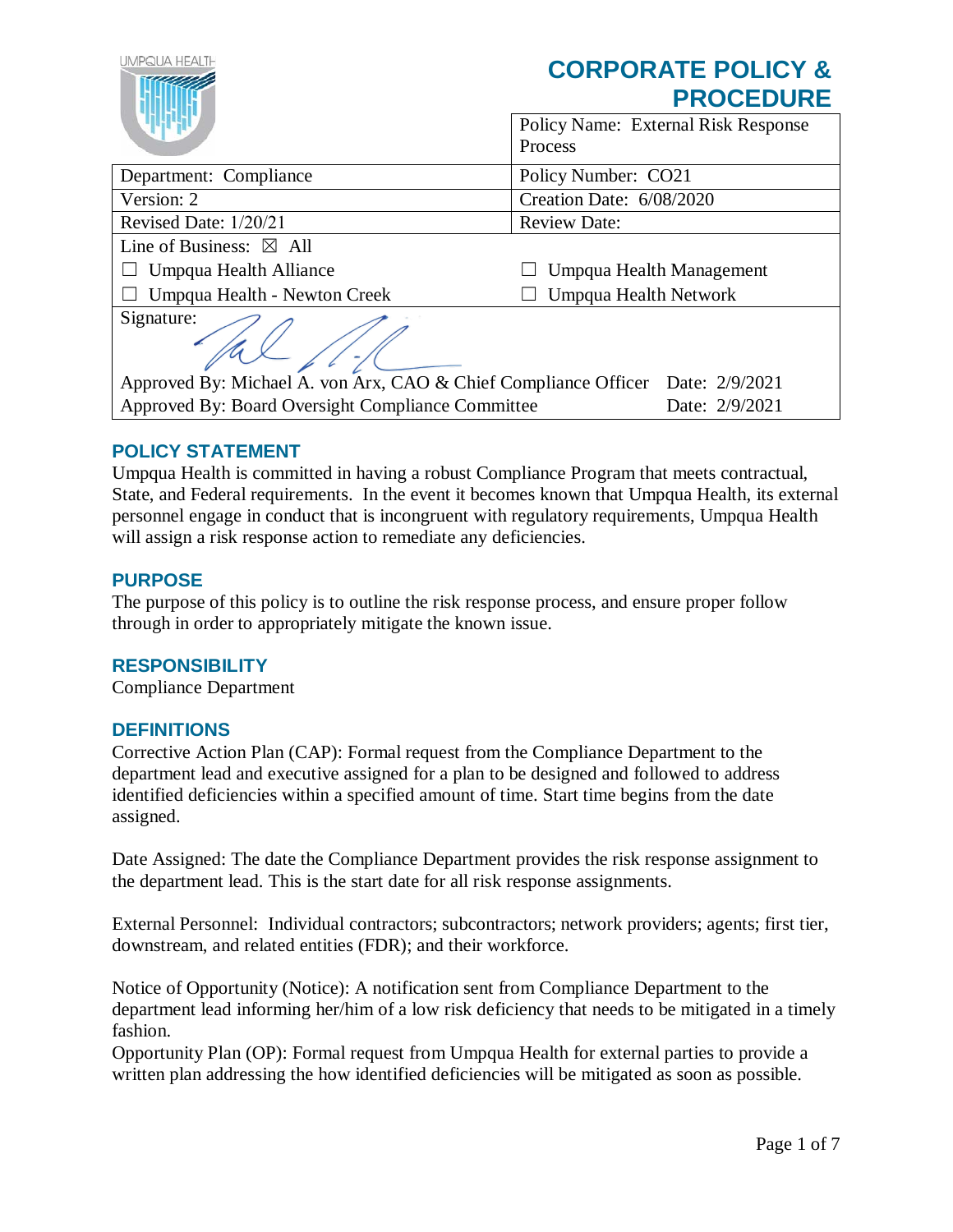| LIMPOLIA HEALTH<br><b>CORPORATE POLICY &amp;</b><br><b>PROCEDURE</b> |                                                       |
|----------------------------------------------------------------------|-------------------------------------------------------|
|                                                                      | <b>Policy Name: External Risk Response</b><br>Process |
| Department: Compliance                                               | Policy Number: CO21                                   |
| Version: 2                                                           | Creation Date: 6/08/2020                              |
| <b>Revised Date:</b>                                                 | Review Date: 1/20/21                                  |

Risk Impact: Is gauged by the level of physical injury or discomfort to patients or members; potential monetary losses (e.g. damages); degree of regulatory enforcement; magnitude of publicity, and amount of company disruption or resources needed to remedy the matter.

Risk Response: Corrective action measures designed to strategically mitigate the issues causing or potentially causing regulatory or contractual infractions.

# **PROCEDURES**

- 1. In accordance with Exhibit B, Parts 2, 4, and 8 of Umpqua Health Alliance's Coordinated Care Organization (CCO) contract with the Oregon Health Authority (OHA) and 42 CFR § 438.608, Umpqua Health will engage in a multifaceted risk response process to address any deficiencies that become known to the organization.
- 2. Umpqua Health's risk response process is a multilayered approach to ensure deficiencies are swiftly rectified. Mitigation of identified deficiencies may be dealt with in using the following means:
	- a. Notice of Opportunity (Notice).
	- b. Opportunity Plan (OP).
	- c. Corrective Action Plan (CAP).
		- i. 60-days to complete.
		- ii. 30-days to complete.
		- iii. < 3-days to complete with contract review.
- 3. Identification of deficiencies may come through numerous channels, including but not limited to:
	- a. Provider audits.
	- b. Fraud, waste, and abuse audits.
	- c. External audits.
	- d. Subcontractor audits.
	- e. Investigations.
	- f. Monitoring activities.
- 4. In the event Umpqua Health becomes aware of processes that do not align with regulatory or contractual requirements Umpqua Health's Compliance Department will assign a risk response to the appropriate party using one of the aforementioned methods. Appropriate parties may include independent contractors, subcontractors, network providers or other external personnel.
- 5. The activities of a risk response will vary depending on the issue, but some items may include:
	- a. Disciplinary actions.
	- b. Creation or revision of a policy.
	- c. Procedural changes.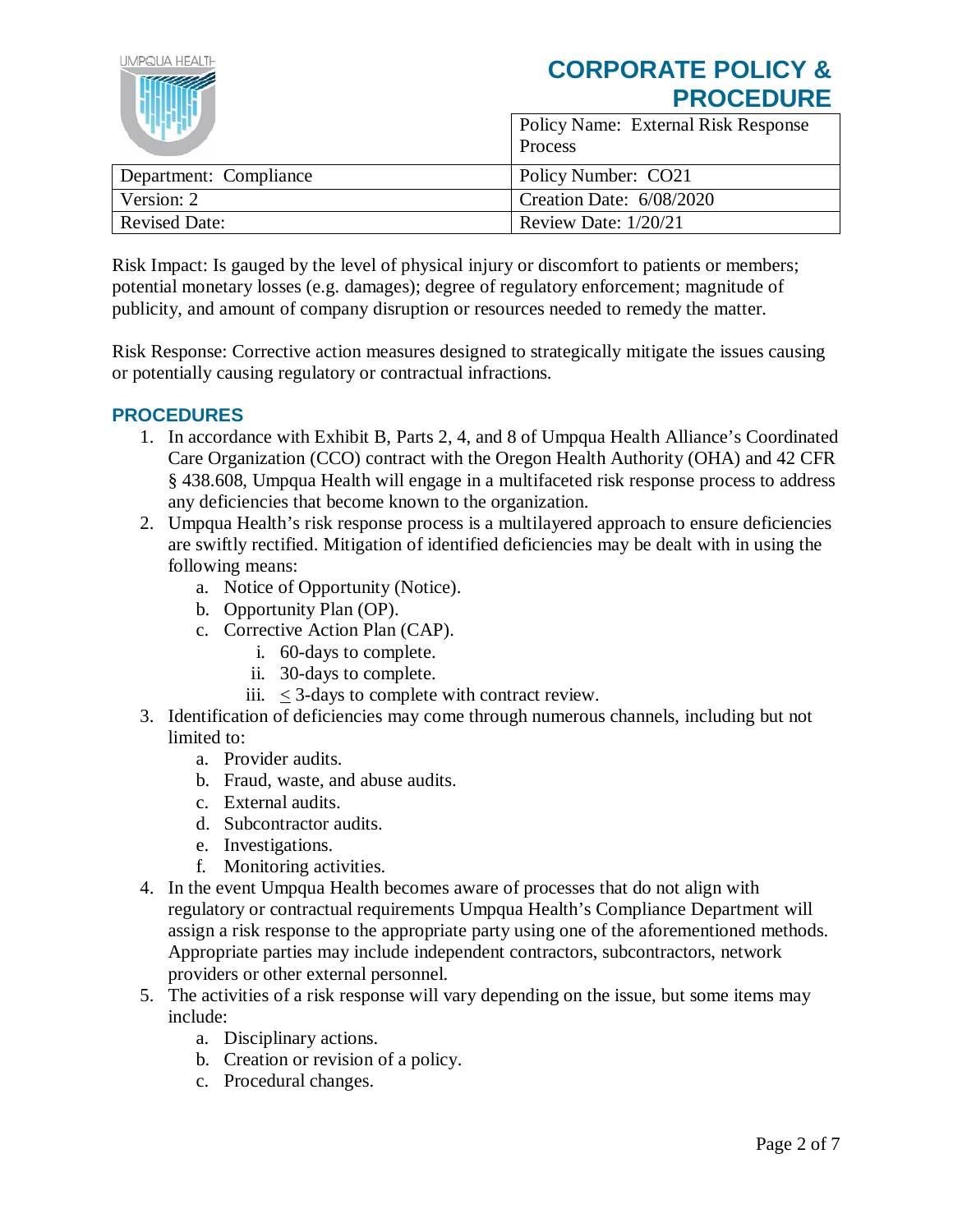| IMPOLIA HEALTH         | <b>CORPORATE POLICY &amp;</b><br><b>PROCEDURE</b>     |
|------------------------|-------------------------------------------------------|
|                        | <b>Policy Name: External Risk Response</b><br>Process |
| Department: Compliance | Policy Number: CO21                                   |
| Version: 2             | Creation Date: 6/08/2020                              |
| <b>Revised Date:</b>   | Review Date: $1/20/21$                                |

- d. Training.
- e. Recoupment of funds.
- 6. Assignment of the type of risk response is determined by the risk impact score as determined by the Risk Response Tool (RRT). The Chief Compliance Officer may, as needed, adjust the assigned risk response.
	- a. Umpqua Health's RRT is based on the core elements of those used by the Federal Sentencing Guidelines (see the Risk Response Tool diagram).
	- b. Issues not improved through the one risk response assignment may warrant the assignment of a higher level risk response (e.g. opportunity plan assigned if no improvement after notice).
- 7. Communication with the Compliance Department is important when working on risk responses. For instance, if an unexpected barrier arises delaying the completion of a risk response, it is important to begin that discussion with Compliance as soon as it is known instead of waiting or letting the agreed upon date of completion pass.

### Risk Response Plan Development (OPs and CAPs)

- 1. The assigned party needs to ensure that the developed plan addresses the identified issues as well as any potential or existing barriers (including any needed resources).
- 2. Compliance will collaborate with the assigned party, to ensure that the plan will appropriately mitigate the matter. However, the prescribed actions and implementation of the risk response is solely the responsibility of the party assigned to the risk response.

Required Status Updates (OPs & CAPs)

- 1. The following Risk Response Tool diagram indicates which risk responses require status updates and the frequency (i.e. Opportunity Plans and Corrective Action Plans).
	- a. It is the party's responsibility to provide the following information in its update:
		- i. Date of update;
		- ii. Progress details of each risk response item;
		- iii. Any barriers encountered;
		- iv. Supporting documentation, as applicable; and
		- v. If extenuating circumstances necessitate an extension request.
	- b. Status updates may be provided via meetings or formal written reports.
		- Whichever the format, updates must be provided routinely to Compliance.
- 2. Extensions may be requested through the status update process.
	- a. The Chief Compliance Officer will review requests and either approve or deny the extension. Compliance will then notify the requesting party.

#### Completion and Validation of Risk Response Plans (CAPs)

1. Upon completion of a CAP, Compliance will engage in follow-up activities to verify that the action plan appropriately addresses the deficiency. Such actions may include: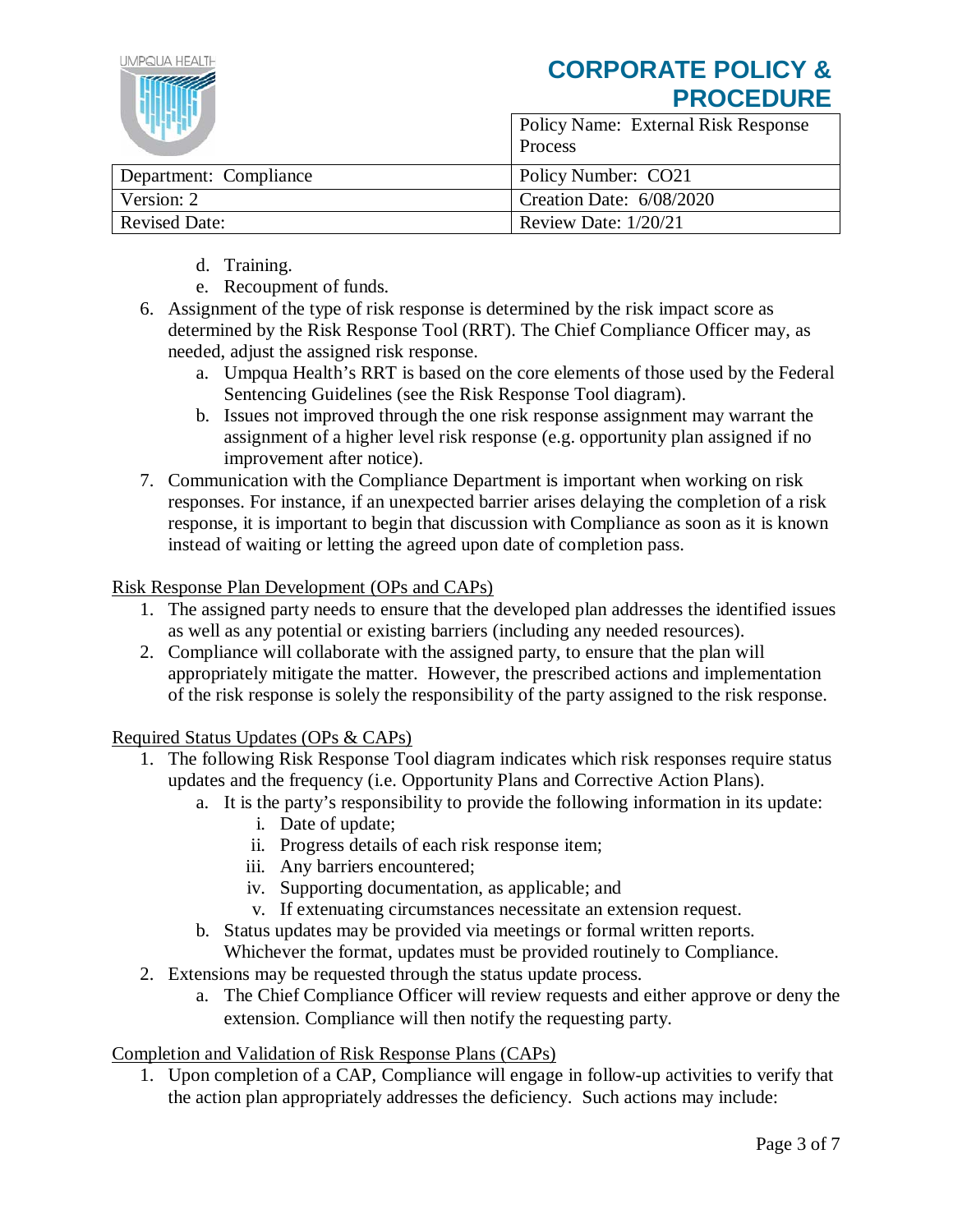

- a. Auditing.
- b. Monitoring.
- 2. External parties should submit any supporting documentation that provides evidence of the CAP having been completed to Compliance. This will aid with Compliance's verification process.
	- a. Documentation may be provided during status update check-ins or in between such reports if needed.
	- b. Parties do not need to wait until status update check-ins to notify Compliance that a CAP has been completed.
- 3. In the event a CAP does not appropriately remediate the matter or is not completed in a timely manner, the Chief Compliance Officer in consultation with members of the Executive Team (ET) and Board Oversight Compliance Committee (BOCC), may take additional actions which may include disciplinary action such as contract review, sanctions or termination.

### Subcontractor CAPs and Umpqua Health Alliance (UHA)

- 1. When a subcontractor delegated work on behalf of UHA is found to have deficiencies necessitating a CAP, the OHA will be engaged.
- 2. A copy of the CAP will be provided to OHA via Administrative Notice documenting the following:
	- a. Deficiencies;
	- b. Actions required; and
	- c. Timeframe to be completed.
- 3. The provided notice will be given to OHA no more than 14-days after providing the CAP to the subcontractor.
- 4. No more than 14-days after the stated timeframe of completion, OHA, via Administrative Notice, will be provided an update. The update will include whether the CAP was successfully completed or if the underlying deficiency still remains.
- 5. These CAPs (assignment, status updates, completion, and validation) will also be tracked in the Subcontractor Risk Response Log.

Adherence to Risk Response Process

1. Failure to adhere to this policy may result in review of contract, sanctions, and/or termination.

Corresponding Policy & Procedure

1. CO18 – Internal Risk Response Process

| Department | <b>Standard Operating Procedure Title</b> | SOP Number | <b>Effective Date</b> | Version Number |
|------------|-------------------------------------------|------------|-----------------------|----------------|
| Compliance | <b>External Risk Response Process</b>     | SOP-CO21   | 6/8/20                |                |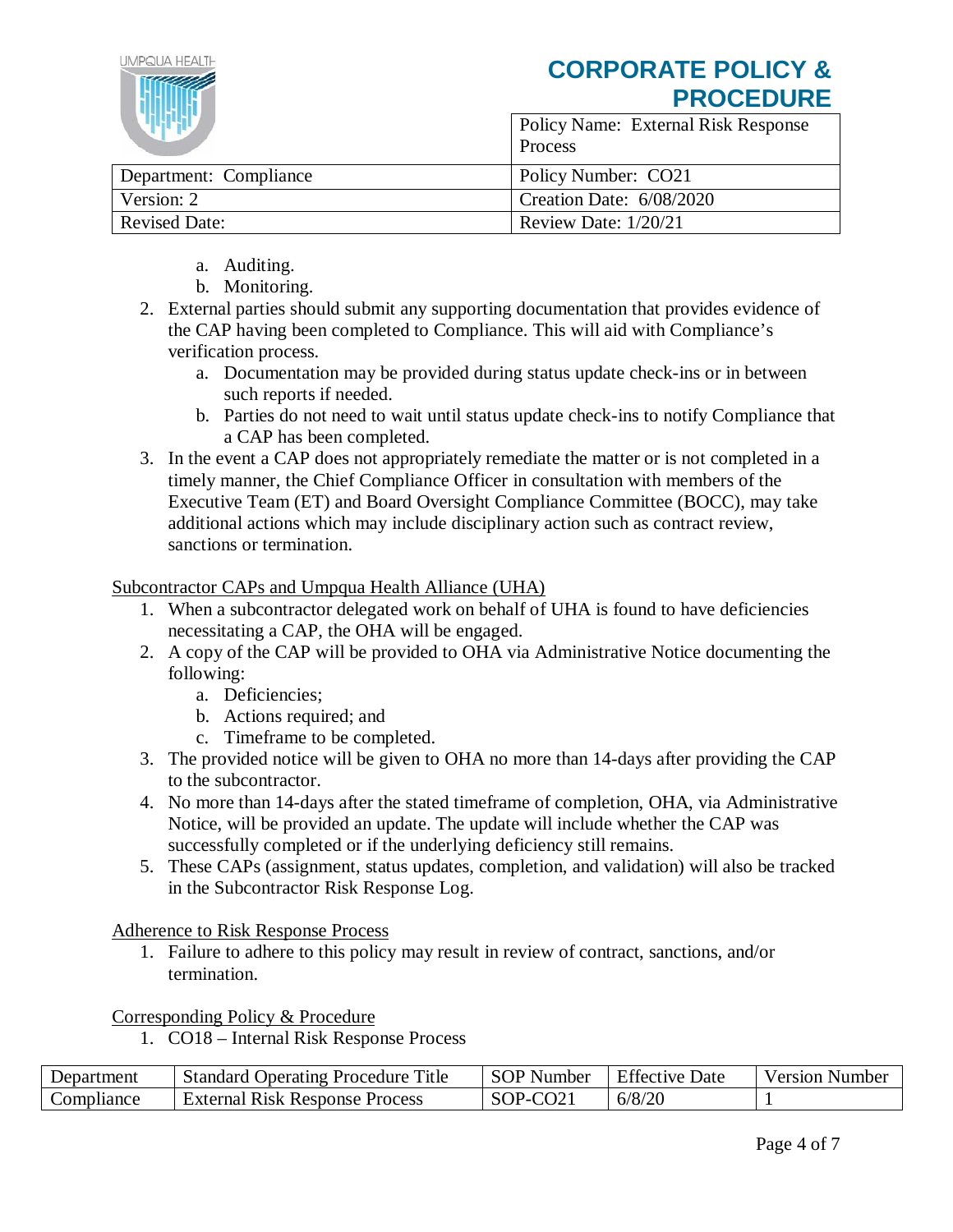| IMPOUA HFALIH<br><b>CORPORATE POLICY &amp;</b><br><b>PROCEDURE</b> |                                                |
|--------------------------------------------------------------------|------------------------------------------------|
|                                                                    | Policy Name: External Risk Response<br>Process |
| Department: Compliance                                             | Policy Number: CO21                            |
| Version: 2                                                         | Creation Date: 6/08/2020                       |
| <b>Revised Date:</b>                                               | Review Date: 1/20/21                           |



#### External Risk Response Tool Diagram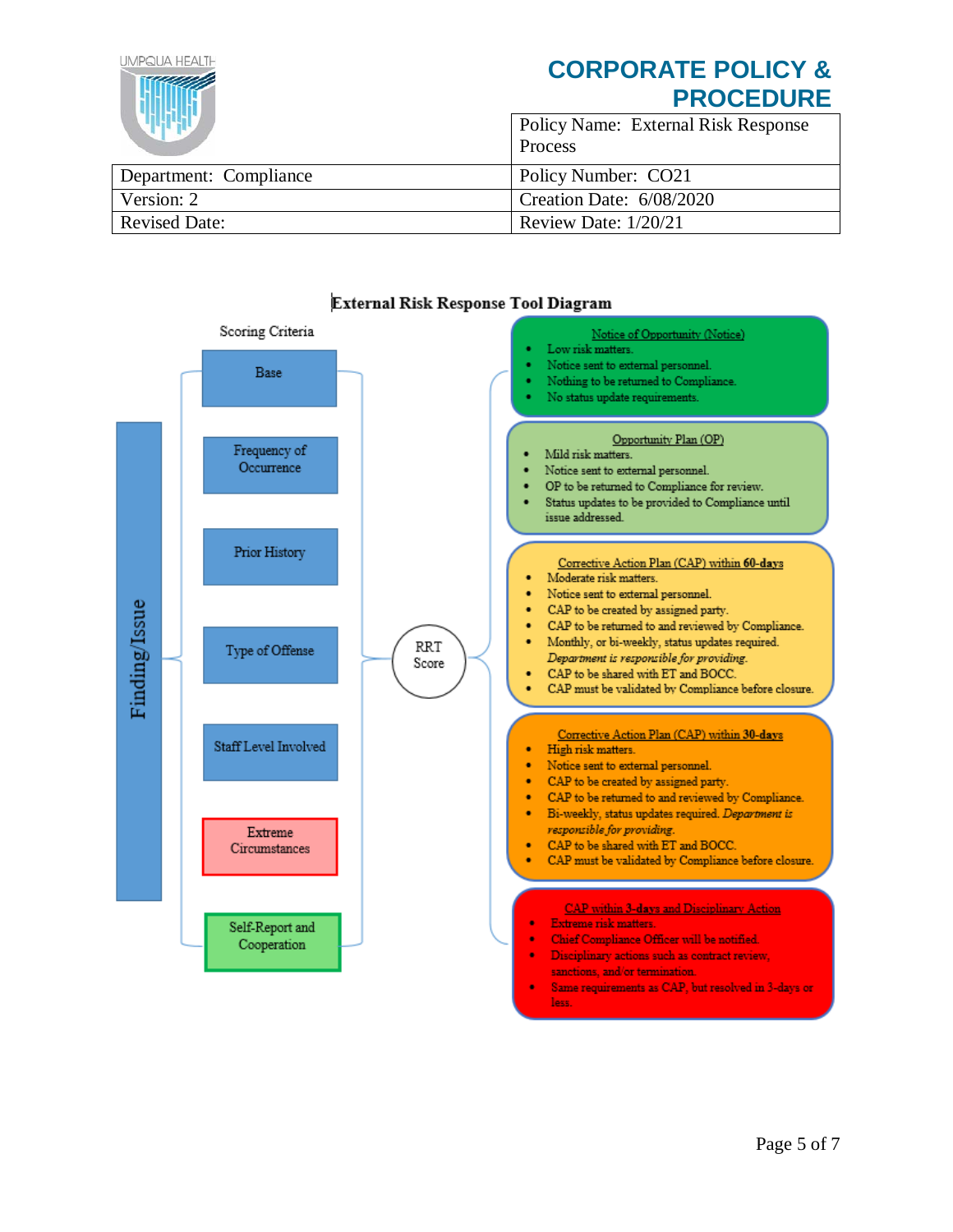| LIMPOLIA HEALTH        | <b>CORPORATE POLICY &amp;</b><br><b>PROCEDURE</b> |  |
|------------------------|---------------------------------------------------|--|
|                        | Policy Name: External Risk Response<br>Process    |  |
| Department: Compliance | Policy Number: CO21                               |  |
| Version: 2             | Creation Date: 6/08/2020                          |  |
| <b>Revised Date:</b>   | Review Date: 1/20/21                              |  |

# **Sample Scenarios**

| <b>Vignette</b>                                                                                                                                                                                                                             | <b>Scoring</b>                                                                                                                                                                                                                                                                                                                                    | <b>Risk Response</b>                                                                     |
|---------------------------------------------------------------------------------------------------------------------------------------------------------------------------------------------------------------------------------------------|---------------------------------------------------------------------------------------------------------------------------------------------------------------------------------------------------------------------------------------------------------------------------------------------------------------------------------------------------|------------------------------------------------------------------------------------------|
| Health Plan receives a few<br>complaints that NEMT drivers<br>are discourteous and have<br>made their own determinations<br>about member needs.                                                                                             | Base: $(5)$<br>Frequency: Seldom $(+1)$<br>Prior History: Second (+2)<br>Type of Offense: Regulatory Infraction without<br>fines $(+2)$<br>Staff Level: Line-level or unknown $(+1)$<br>Extreme Circumstances: None (0)<br>Self-Report/Cooperation: Cooperative when<br>notified $(-5)$<br><b>Total Corrective Action Score: 6</b>                | Notice                                                                                   |
| DCO data shows inability to<br>see members for emergent care<br>within 24 hours 100% of the<br>time (KPI 94%).                                                                                                                              | Base: $(5)$<br>Frequency: Seldom $(+1)$<br>Prior History: First $(+1)$<br>Type of Offense: Regulatory Infraction without<br>fines $(+2)$<br>Staff Level: Mid-level $(+2)$<br>Extreme Circumstances: None (0)<br>Self-Report/Cooperation: Self-reported with no<br>corrective actions underway (-2)<br><b>Total Corrective Action Score: 9</b>     | <b>OP</b>                                                                                |
| Subcontractor Audit of<br>credentialing practices finds<br>that credentialing is not being<br>done in accordance with<br>policies and procedures.<br>Policies and contractual<br>requirements to be followed<br>and policies to be revised. | Base: $(5)$<br>Frequency: Ongoing $(+3)$ - process in place and<br>not used<br>Prior History: First $(+1)$<br>Type of Offense: Discovery before infraction $(+1)$<br>Staff Level: Mid-level $(+2)$<br>Extreme Circumstances: None (0)<br>Self-Report/Cooperation: Cooperative when<br>notified $(-1)$<br><b>Total Corrective Action Score: 11</b> | CAP 60-days                                                                              |
| First CCO deliverable<br>submission by NEMT results in<br>OHA identifying deficiencies<br>to be corrected: policies do not<br>adhere to contract/regs; data<br>issues; and other minor issues<br>to fix.                                    | Base: $(5)$<br>Frequency: Seldom $(+1)$<br>Prior History: First $(+1)$<br>Type of Offense: CCO fined by OHA $(+4)$<br>Staff Level: Mid-level (+2)<br>Extreme Circumstances: None (0)<br>Self-Report/Cooperation: Cooperative when<br>notified $(-1)$<br><b>Total Corrective Action Score: 12</b>                                                  | CAP 60-days<br>or less if<br>required by<br>OHA or Chief<br>Compliance<br>Officer (CCO). |